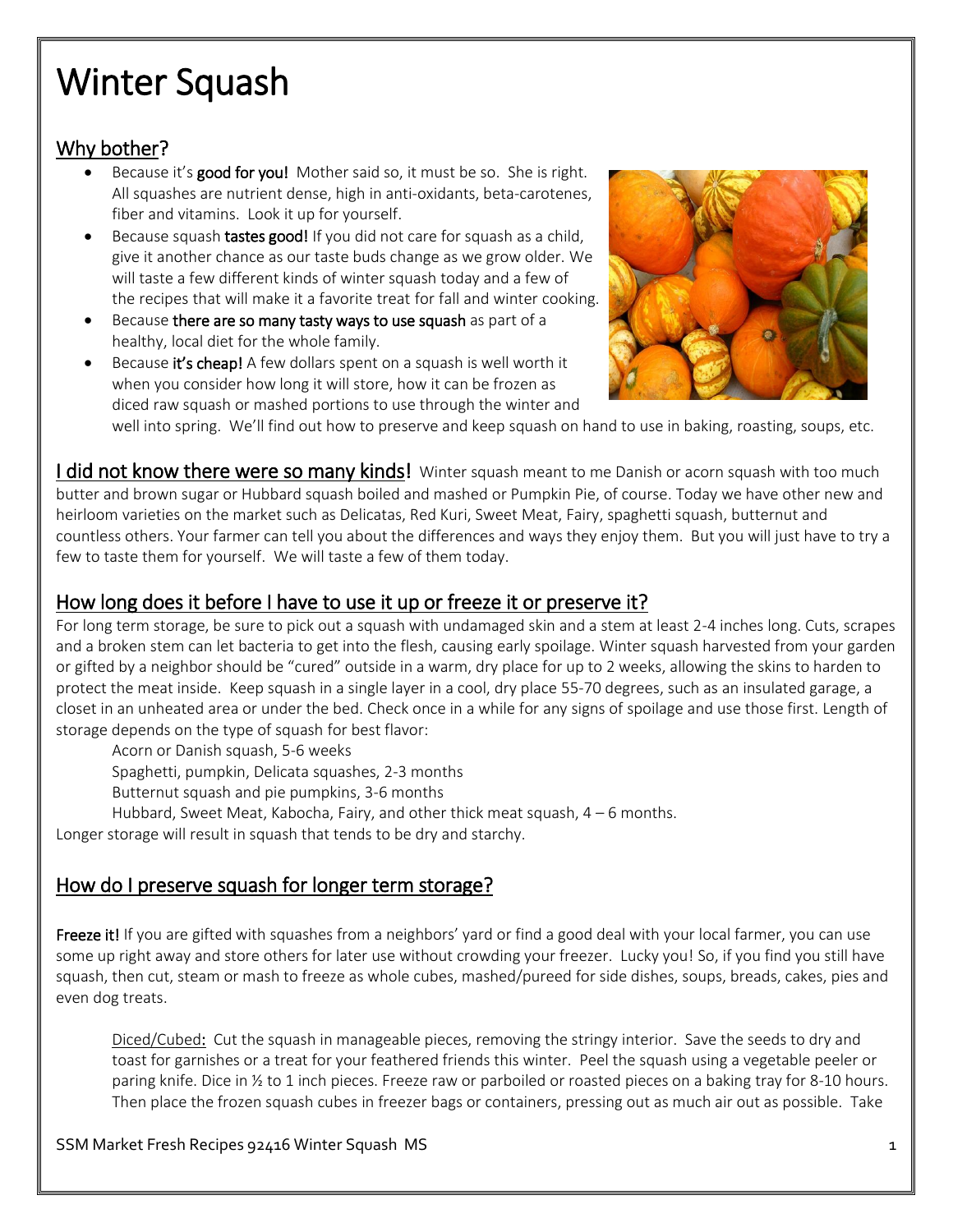out to thaw what you need to boil, to roast or to add to stews or soups. For pickles, follow the directions to the recipe from a safe source noted below.

Pureed: Cut the squash into manageable pieces, either in strips, peeled or unpeeled chunks as you prefer. Dredge or brush in oil and spices if desired. Place in an oiled baking dish at 350 degrees for up to an hour until a knife easily pierces the meat. Scoop out some of the cooked squash to eat fresh with butter, salt and pepper. Mash the roasted squash and press ½ cups into silicone muffin tins or plastic wrap lined muffin tins for freezing. Once frozen in these ½ cup portions, pop them out and keep in freezer bags for soups, breads, biscuits, soups, baby food, etc. Real convenience food.

**Pressure can it!** Squash is a low acid food so it must be pressure canned in jars and ONLY in the form of cubes or chunks. Peel and dice in 1 inch cubes, no smaller, and pack raw in quart or pint jars with added water. Process in a pressure canner for the pressure/time recommended by USDA at [http://extension.oregonstate.edu/fch/food-preservation.](http://extension.oregonstate.edu/fch/food-preservation) Or the Ball Blue Book.

This are the only safe ways to preserve squash or pumpkin. Canning cubes, chunks or pureed squash or pie filling in a hot water bath canner is not safe because the heat from a water bath canner cannot penetrate the squash evenly enough to assure that it kills the botulism spores. Only the pressure canner can bring the canned squash to that safe temperature for the specific time that kills botulism spores. Without this processing, squash is a place where botulism can grow.

Cook it fresh! Thousands of recipes available from your farmer, your grandmother, neighbor, friend, the extension service or the internet.

- Simplest? Serve steamed, boiled or roasted with butter, salt and pepper or a dollop of brown sugar butter. Or just butter.
- Use in soups, stews for its own flavor,
- Use pureed squash in place of banana or zucchini in your favorite bread or cake recipe or cookie recipes.
- Add to smoothies for a sweet, earthy note to your favorite combination of vegetables or fruits.
- And who can forget PIE! Try squash in place of pumpkin for your favorite pie. Or better yet, make both kinds!
- Baby food. Squash can be missed with banana or apple sauce.

#### Savory Sweet Squash Soup

1 medium butternut squash or large acorn squash or pumpkin or Kabocha or Red Kuri, etc, etc.

- ½ medium onion chopped
- 2-3 cloves of garlic, smashed
- 2 medium tart apples, peeled and chopped
- 2 tablespoons olive oil
- ½ teaspoon Ground cumin, ¼ tsp ground coriander
- Honey to taste

Salt & pepper to taste

Cayenne pepper or hot sauce to taste

Seed the squash, brush meat with some of the olive oil and bake in oiled pan at 375 degrees for 30 -60 minutes until soft. Scrape meat and discard skins. Or you can use some of your frozen mashed squash, about 2 cups). Sauté onions in a heavy bottomed soup kettle until translucent, adding garlic cloves and chopped apple. Cook until apples are soft. Add squash and spices and stir. Add stock to cover the mixture by ½ inch. Simmer for 10-15 minutes. Blend thoroughly using an immersion blender until smooth and velvety. Taste, add salt and pepper and honey to taste.

Variations may include: adding ¼ cup peanut butter or tahini or coconut milk into the soup for flavor and richness. Toppings suggestions: each bowl of soup with choice of a drizzle of good olive oil, a few toasted pine nuts or peanuts, toasted squash seeds, grated hard cheese, chopped parsley or cilantro, fried sage leaves, fresh thyme, crumbled crispy bacon, a spoon of tahini. Add a good crusty loaf of bread and you have a meal. Serves 4-6. Adapted from [http://www.theawl.com](http://www.theawl.com/) Do Not Roast the Squash

#### Leek, Potato and Delicata Squash Soup

3 large leeks, sliced thin white parts and soft green parts 3Tablespoons butter

SSM Market Fresh Recipes 92416 Winter Squash MS 2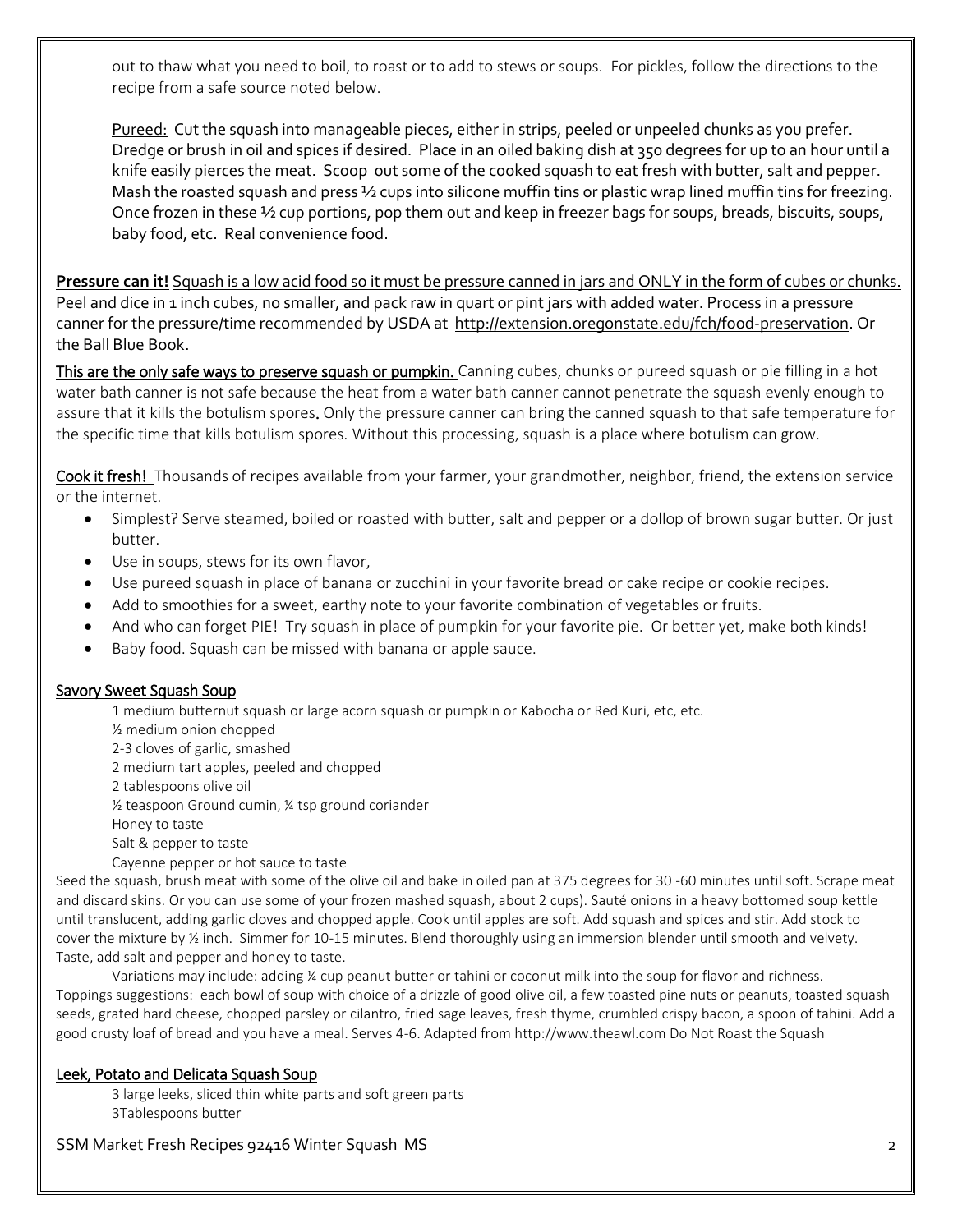2 cups chicken stock 1# potatoes, peeled and diced ½ inch 1# delicate squash, peeled and diced ½ inch Salt and pepper to taste

Trim off roots ends and tough green tops of the leeks. Clean thoroughly by cutting lengthwise in quarters, separating leaves in clear water. Cut into ¼ inch slices. Sauté leeks in butter over medium-low heat in a medium stock pot until soft and translucent, not browned, about 10 minutes.

Add stock, squash and potatoes. Bring to simmer over high heat, reduce heat and simmer covered until potatoes tender, about 20-30 minutes. Puree with an immersion blender in the pot or transfer to a blender, making sure lid held down so hot liquid does not splatter. Return puree to pot if using blender. Add salt and pepper to taste, remove cover, and continue to simmer over low heat until soup is somewhat reduced and thickened, about 20-30 minutes. Serve hot with a drizzle of olive or nut oil and garnished with toasted squash seeds. Serves 4-6. Freezes well for up to 6 months so you can easily double the recipe for a cold winter day. AAH. Adapted from: http:localkitchenblog.com

#### Sweet and Spicy Roasted Vegetables

Roasting sauce:

½ tsp ground Cumin ½ tsp ground Coriander ½ tsp ground ginger ½ tsp salt ½ tsp cayenne pepper ¼ tsp ground cinnamon 1 Tbsps. honey 2 Tbsps. olive oil

2 small onions,

2 medium red bell peppers, seeded and cut into 1 inch squares

1 ½ pounds butternut squash, delicata, red Kuri or kabocha or sweet potatoes, peeled, seeded and cut into 1 inch cubes about 3 cups, fresh or frozen

- 5 medium carrots, peeled, halved lengthwise and cut into 1 inch pieces
- 1 Tbsps. fresh thyme leaves.

Preheat oven to 375 degrees. In a large bowl, whisk together the cumin, coriander, ginger, salt, cayenne, cinnamon, honey and olive oil. Leaving the root on, cut each onion in half lengthwise and peel. Cut into 4 wedges with part of root holding it together. Place onion wedges, red bell peppers, butternut squash and carrot into the bowl with spices and toss to coat evenly. Put the vegetables onto a baking sheet in a single layer and cook for 25 minutes. Stir in the thyme leaves and cook for 25 minutes more, until vegetables are tender. Tent with foil to keep warm until ready to serve. 4 servings.

#### Squash and Chickpea Soup

- 2 Tablespoons olive oil 2 medium onions, roughly chopped 4 garlic cloves 1 teaspoon ground cumin 2# (5-6 cups of diced pumpkin or squash, fresh or frozen) 3 cups of chickpeas or 2 15 oz. cans of garbanzo beans, drained and rinsed 6 cups stock 2 tablespoons tomato paste 2 tablespoons fresh or dried cilantro Dash of tabasco to taste
- Heat oil or butter in medium stock pot or Dutch oven; sauté onions and garlic over medium-low heat until onions are translucent, about 10 minutes. Add cumin and sauté', stirring for a minute or until fragrant. Add pumpkin and chickpeas; sauté for another 5 minutes. Add the stock, tomato paste, salt and pepper. Bring to a boil, reduce heat and simmer over low heat until pumpkin/squash begins to fall apart, about 30-45 minutes. Blend soup with an immersion blender in the pot or transfer to blender/food processor to

### SSM Market Fresh Recipes 92416 Winter Squash MS 3